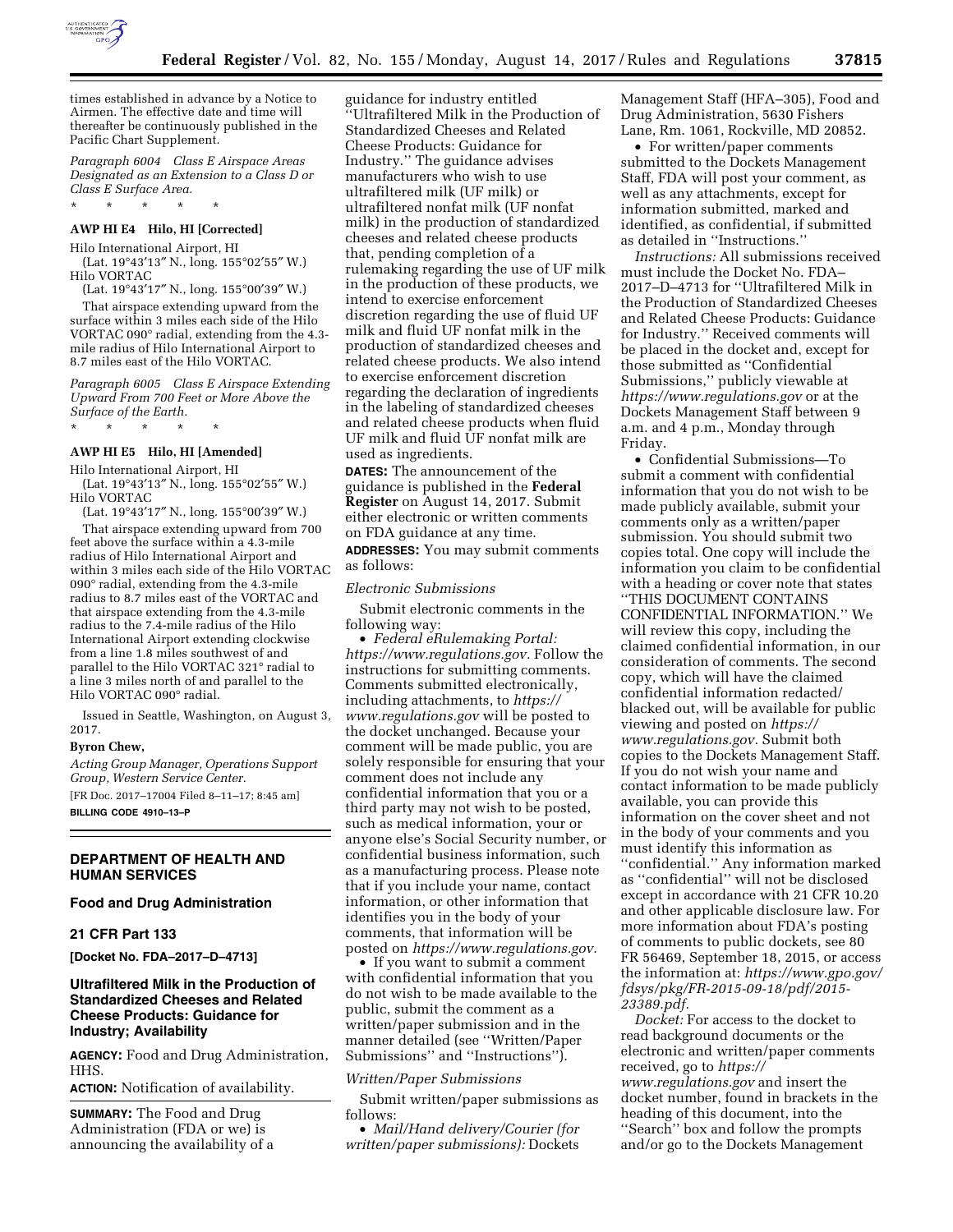Staff, 5630 Fishers Lane, Rm. 1061, Rockville, MD 20852.

Submit written requests for single copies of the guidance to the Office of Nutrition and Food Labeling, Center for Food Safety and Applied Nutrition (HFS–830), Food and Drug Administration, 5001 Campus Dr., College Park, MD 20740. Send two selfaddressed adhesive labels to assist that office in processing your request. See the **SUPPLEMENTARY INFORMATION** section for electronic access to the guidance.

**FOR FURTHER INFORMATION CONTACT:**  Terri Wenger, Center for Food Safety and Applied Nutrition (HFS–800), Food and Drug Administration, 5001 Campus Dr., College Park, MD 20740, 240–402– 2373.

#### **SUPPLEMENTARY INFORMATION:**

#### **I. Background**

We are announcing the availability of a guidance for industry entitled ''Ultrafiltered Milk in the Production of Standardized Cheeses and Related Cheese Products: Guidance for Industry.'' We are issuing this guidance consistent with our good guidance practices regulation (21 CFR 10.115). The guidance represents the current thinking of FDA on this topic. It does not establish any rights for any person and is not binding on FDA or the public. You can use an alternative approach if it satisfies the requirements of the applicable statutes and regulations.

Our regulations specify the standards of identity for cheeses and related cheese products in part 133 (21 CFR part 133). The general provisions within part 133, in part, define ''milk'' and ''nonfat milk'' that may be used in the manufacture of cheeses and related cheese products. The definitions for ''milk'' and ''nonfat milk'' in § 133.3(a) and (b), respectively, list different forms of milk and nonfat milk, including concentrated, reconstituted, and dried forms, that may be used in the making of cheeses and related cheese products. However, fluid or dried filtered forms of milk obtained through mechanical filtration of milk or nonfat milk are not included within these definitions. Therefore, while current regulations permit the use of concentrated, reconstituted, and dried forms of milk and nonfat milk as basic dairy ingredients (*i.e.,* the only difference in these ingredients is the amount of water), they do not provide for the use of fluid or dried filtered milk or fluid or dried filtered nonfat milk as basic dairy ingredients in standardized cheeses and related cheese products.

Mechanical filtration technologies available for milk processing include

ultrafiltration. For purposes of this guidance, we consider filtration to be a process whereby milk is passed over a series of semipermeable membranes with varying pore sizes. Ultrafiltration retains macromolecules and particles larger than about 0.001–0.02 micrometers. In dairy processing, ultrafiltration is typically used to retain all protein components of milk, including casein and whey proteins, while some of the lactose, minerals, and water soluble vitamins present in milk are lost along with water.

For purposes of the guidance, UF milk means raw or pasteurized milk that is passed over one or more semipermeable membranes to partially remove water, lactose, minerals, and water-soluble vitamins without altering the casein::whey protein ratio of the milk and resulting in a liquid product. UF nonfat milk is defined similarly, except that raw or pasteurized nonfat milk is used.

In the **Federal Register** of October 19, 2005 (70 FR 60751), we issued a proposed rule that would amend our regulations to provide for the use of fluid UF milk in the manufacture of standardized cheeses and related cheese products. We tentatively concluded that the proposed rule, if finalized, would promote honesty and fair dealing in the interest of consumers and, to the extent practicable, achieve consistency with existing international standards of identity for cheeses and related cheese products.

While we have not completed the rulemaking as of August 2017, we are aware of issues regarding UF milk in the United States. In brief, due to recent developments in the export market, the United States dairy industry is experiencing an oversupply of and pricing challenges with domestically produced UF milk (Refs. 1 and 2). Additionally, we have received requests to exercise enforcement discretion while the rulemaking is pending, in part to mitigate the impact on U.S. companies producing UF milk (Ref. 3).

FDA believes that food standards should provide for flexibility in manufacturing procedures and ingredients, provided that the basic nature and essential characteristics of the food are preserved. Given the oversupply of UF milk and the pending rulemaking, through this guidance we are announcing our intent to exercise enforcement discretion regarding the use of fluid UF milk and fluid UF nonfat milk in the production of standardized cheeses and related cheese products under part 133, in addition to the other required dairy ingredients, provided that the physical, chemical, and

organoleptic properties of the cheese or cheese product are not affected. FDA is also announcing its intent to exercise enforcement discretion with respect to the labeling of standardized cheeses and related cheese products, when, in addition to milk or nonfat milk, fluid UF milk or fluid UF nonfat milk is used as an ingredient, but is not declared in the ingredient statement, provided that milk or nonfat milk is declared in the ingredient statement. We are exercising enforcement discretion with respect to the labeling of fluid UF milk and fluid UF nonfat milk in recognition of the costs and logistics involved in label changes; however, we encourage industry to identify these ingredients as ''ultrafiltered milk'' and ''ultrafiltered nonfat milk'' to the extent feasible and appropriate. We intend to exercise enforcement discretion until we have completed a rulemaking process amending our regulations with respect to the issues covered by this guidance, or announce in the **Federal Register** our determination not to proceed with such a rulemaking.

We are issuing this guidance without prior public comment under 21 CFR  $10.115(g)(2)$  because we have determined that prior public participation is not feasible or appropriate, as this guidance implements a temporary enforcement policy to address an oversupply of UF pending the completion of rulemaking regarding the use of UF milk in the production of standardized cheeses and related cheese products. The oversupply of UF milk would be worsened if we deferred exercising of enforcement discretion regarding the matters in the guidance while providing an opportunity for prior public comment. (We also note that, as we stated in the preamble to the 2005 proposed rule, we tentatively conclude that fluid UF milk can be used in standardized cheeses while maintaining the essential characteristics of those cheeses specified in the individual standards of identity in part 133 (see 70 FR 60751 at 60756 through 60757).) However, as with all Agency guidances, the public may comment on the guidance at any time. This guidance is not subject to Executive Order 12866.

## **II. Electronic Access**

Persons with access to the internet may obtain the guidance at either *<https://www.fda.gov/FoodGuidances>*or *[https://www.regulations.gov.](https://www.regulations.gov)* Use the FDA Web site listed in the previous sentence to find the most current version of the guidance.